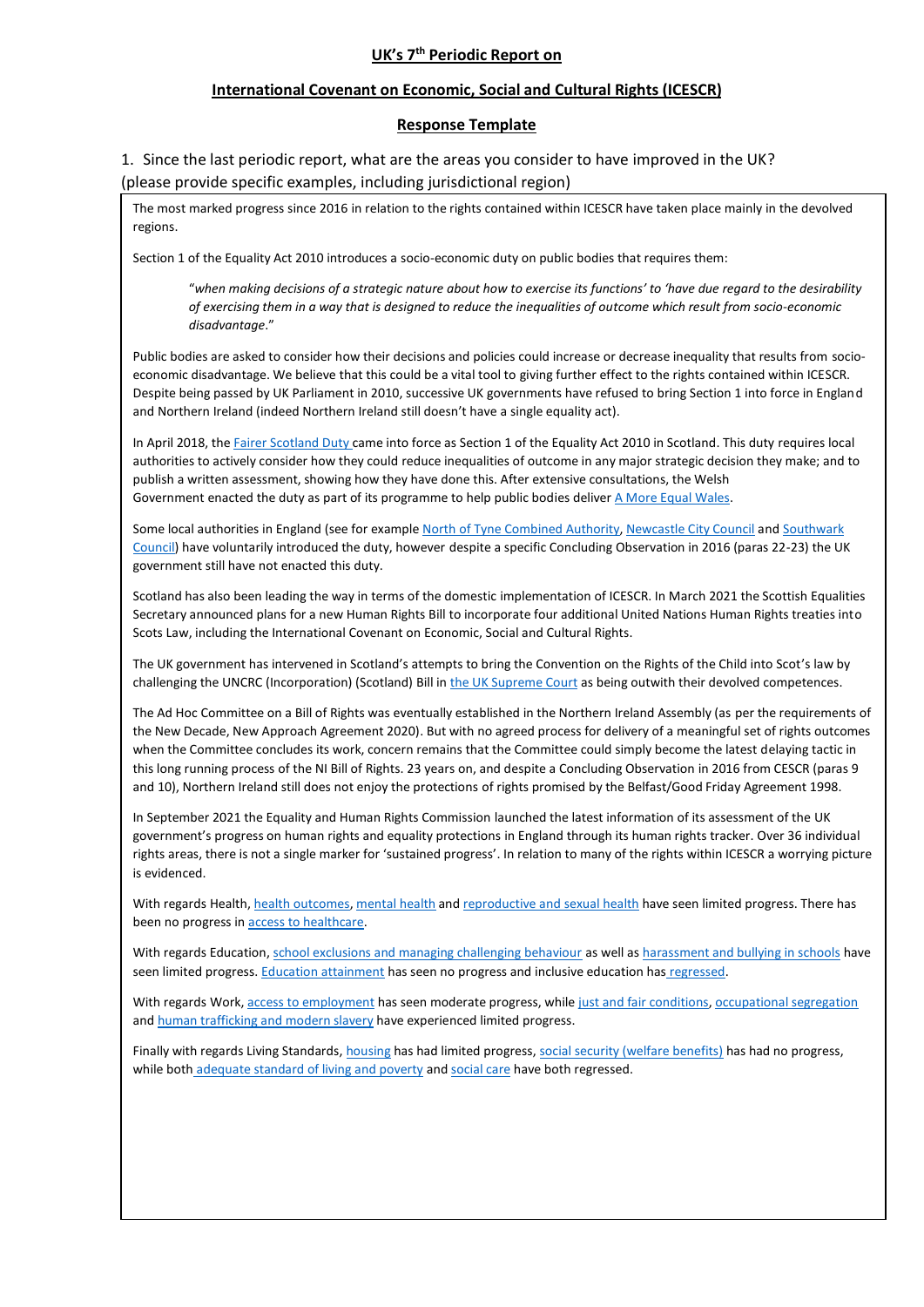The United Nations provides [clear guidance](https://docstore.ohchr.org/SelfServices/FilesHandler.ashx?enc=FhOD6sgqgzAhFXD9F%2feKaISumUaYuEFrBwahXRi3RQs03XEP7vSvGCAYNchM3nT4wdgcfyBkkcGBY%2fSKppB0id8PMi%2fUZAFBfflaxsUCd8Qjc%2b%2fPRvtBJ9plu%2fh8lSkc) on how the State Party should fulfil its obligation to report to the CESCR. A few instances of particular note in this guidance are explored below. In terms of this current consultation document, we would highlight 9(c) from the guidance which states,

## *"Identify problems and shortcomings in its approach to the implementation of the treaties;"*

While question 1 (above) allows a space to provide evidence of progress, we find it concerning that there is no space on this consultation document to share areas where we think there has been regress. Added to this, we would highlight part 10 of the guidance,

*"The reporting process should encourage and facilitate, at the national level, public scrutiny of government policies and constructive engagement with relevant actors of civil society conducted in a spirit of cooperation and mutual respect, with the aim of advancing the enjoyment by all of the rights protected by the relevant convention."*

We are concerned that the current document is the only opportunity we have been given to engage with the UK government in the preparation of the State Party report, we do not feel that this sufficiently fulfils the duty outline. Further we would raise concerns about how the consultation process was handled. We were only informed of it by directly contacting the person in the Ministry of Justice who was working on it. We would have thought that, as a minimum, the Ministry of Justice would contact at least the NGOs who participated in the  $6<sup>th</sup>$  cycle in order to invite us to participate in consultation.

The State Party Report should provide appropriate data so that the CESCR can effectively examine the fulfilment of Covenant rights across the UK. As the guidance at para 26 states,

*"Reports should provide relevant statistical data, disaggregated by sex, age, and population groups, which may be presented together in tables annexed to the report. Such information should allow comparison over time and should indicate data sources. States should endeavour to analyze this information insofar as it is relevant to the implementation of treaty obligations."*

The lack of disaggregated data provided by the State Party has been an issue raised by the Committee in the past 2 reviews (2016 at para 41 and 2009 in Section D) and is something that we hope will be improved upon on this occasion to allow for a more effective review cycle.